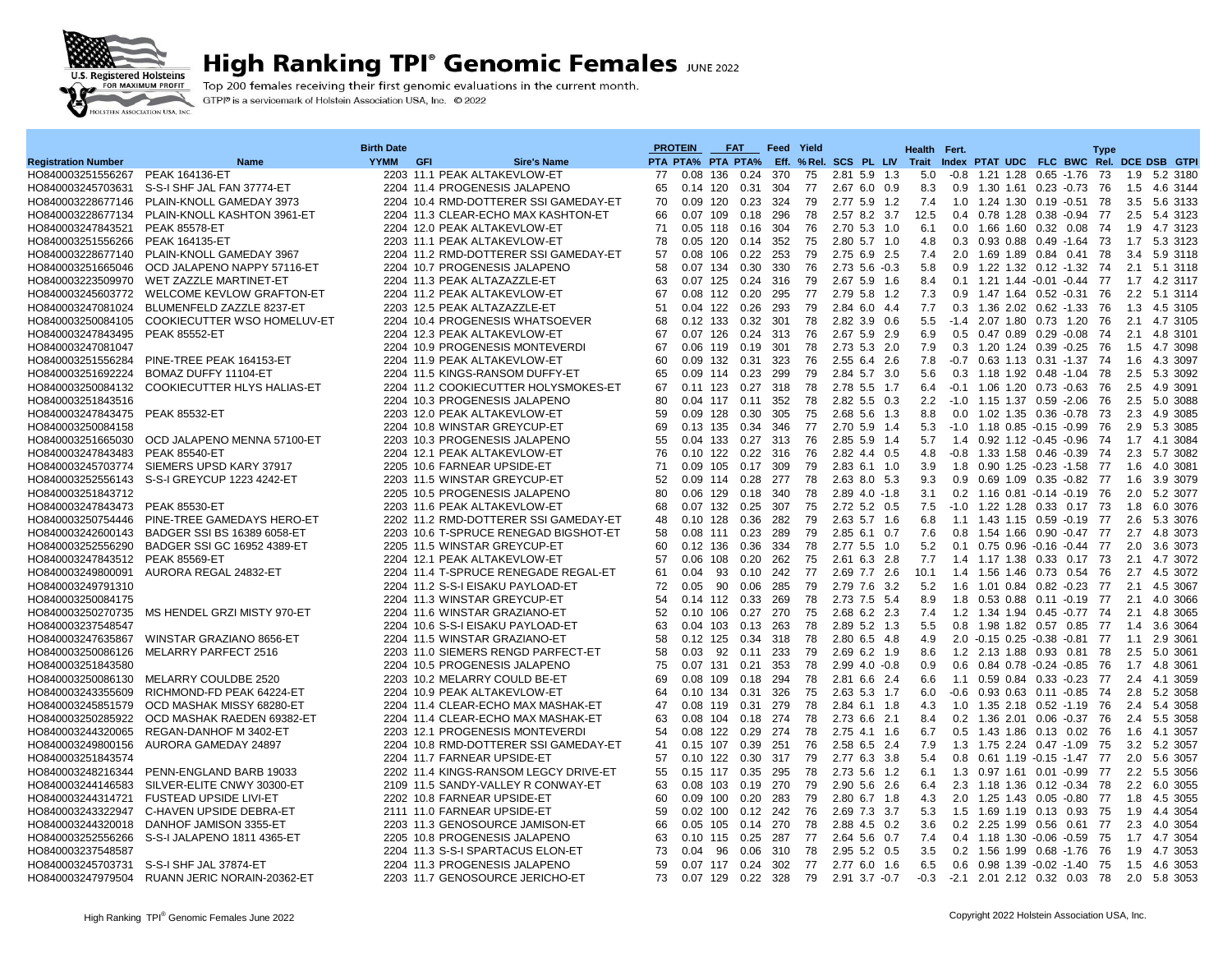|                                        |                                                | <b>Birth Date</b> |                                                                     | <b>PROTEIN</b> |              |           | <b>FAT</b>                   | <b>Feed Yield</b> |          |                                              |       |            | Health Fert. |                                                            |  | <b>Type</b> |            |                          |
|----------------------------------------|------------------------------------------------|-------------------|---------------------------------------------------------------------|----------------|--------------|-----------|------------------------------|-------------------|----------|----------------------------------------------|-------|------------|--------------|------------------------------------------------------------|--|-------------|------------|--------------------------|
| <b>Registration Number</b>             | Name                                           | <b>YYMM</b>       | <b>GFI</b><br><b>Sire's Name</b>                                    |                |              |           | PTA PTA% PTA PTA%            |                   |          | Eff. % Rel. SCS PL LIV Trait                 |       |            |              | Index PTAT UDC FLC BWC Rel. DCE DSB GTPI                   |  |             |            |                          |
| HO840003249796032                      | TERRA-LINDA KEVLOW 11521-ET                    |                   | 2203 12.4 PEAK ALTAKEVLOW-ET                                        | 69             | 0.08         | 124       | 0.23                         | 315               | 77       | 2.80 4.9 1.2                                 |       | 7.2        | -0.6         | 0.92 1.31 0.16 -0.52 75                                    |  |             |            | 2.2 5.5 3053             |
| HO840003245703404                      | SIEMERS KASH PARIS 37547-ET                    |                   | 2203 11.4 CLEAR-ECHO MAX KASHTON-ET                                 | 58             | 0.05         | 123       | 0.23                         | 285               | 78       | $2.71$ 5.2 $-0.1$                            |       | 5.8        |              | $-0.8$ 1.46 1.96 1.00 $-0.34$                              |  | -76         | 2.6        | 5.6 3052                 |
| HO840003245851652                      | OCD KASHTON MENNA 68353-ET                     |                   | 2204 11.0 CLEAR-ECHO MAX KASHTON-ET                                 | 52             | $0.02$ 109   |           | 0.18                         | 276               | 78       | 2.61 8.2 2.7                                 |       | 10.3       |              | 1.8 0.36 1.14 0.10 -1.64 77                                |  |             |            | 2.7 5.4 3052             |
| HO840003251556278                      | <b>PEAK 164147-ET</b>                          |                   | 2204 11.3 WINSTAR GREYCUP-ET                                        | 75             | 0.08         | 129       | 0.22                         | 347               | 75       | 2.72 5.5 0.8                                 |       | 2.8        |              | $-1.8$ 1.15 0.99 $-0.27$ $-1.55$ 73                        |  |             | 2.6        | 4.2 3052                 |
| HO840003244146626                      | SILVER-ELITE GAMDY 30343-ET                    |                   | 2111 10.5 RMD-DOTTERER SSI GAMEDAY-ET                               | 59             | $0.07$ 119   |           | 0.25                         | 312               | 79       | 2.67 6.8 1.9                                 |       | 10.1       |              | $-0.1$ 0.88 1.37 $-0.31$ $-0.78$ 76                        |  |             |            | 3.1 5.4 3051             |
| HO840003252556168                      | S-S-I GREYCUP 1566 4267-ET                     |                   | 2204 12.1 WINSTAR GREYCUP-ET                                        | 56             | 0.11         | 124       | 0.32                         | 289               | 78       | 2.72 5.6 2.1                                 |       | 6.4        |              | 0.2 1.07 1.24 -0.16 0.15 76                                |  |             |            | 1.6 2.5 3051             |
| HO840003247081064                      |                                                |                   | 2204 10.5 FURNACE-HILL EXPECTANT-ET                                 | 50             | $0.03$ 117   |           | 0.23                         | 309               | 79       | 2.77 6.5 2.9                                 |       | 7.0        |              | 0.7 0.96 1.48 0.28 -1.47 77                                |  |             | 2.0        | 4.8 3050                 |
| HO840003251691222                      |                                                |                   | 2203 11.8 PEAK ALTAPLINKO-ET                                        | 76             | 0.09         | 98        | 0.13                         | 306               | 79       | 2.87 6.0 1.9                                 |       | 5.7        |              | 0.7 0.79 1.36 0.36 -1.04                                   |  | - 76        | 2.5        | 5.4 3049                 |
| HO840003247979515                      | RUANN JERIC NORAIN-20373-ET                    |                   | 2203 11.1 GENOSOURCE JERICHO-ET                                     | 66<br>49       | 0.08<br>0.05 | 129<br>92 | 0.26<br>0.17                 | 304<br>235        | 79<br>78 | $2.99$ $2.7 -1.2$<br>2.80 6.2 2.8            |       | 0.1<br>7.4 |              | -2.1 2.85 2.40 0.77 0.62 78                                |  |             | 1.6<br>1.8 | 5.5 3048<br>4.7 3048     |
| HO840003252142923<br>HO840003243355541 | <b>PEAK 64156-ET</b>                           |                   | 2203 10.5 SIEMERS RENGD PARFECT-ET<br>2202 12.0 WINSTAR GRAZIANO-ET | 44             | 0.13         | 122       | 0.40                         | 303               | 75       | 2.59 7.0 4.3                                 |       | 7.3        | 0.0          | 2.8 1.54 1.56 1.19 0.07 77<br>0.84 1.34 0.44 -1.88 74      |  |             | 1.6        | 4.5 3047                 |
| HO840003252556034                      | S-S-I GREYCUP 1223 4133-ET                     |                   | 2203 11.2 WINSTAR GREYCUP-ET                                        | 69             | $0.08$ 120   |           | 0.22                         | 318               | 78       | 2.70 6.2 1.7                                 |       | 6.4        |              | 0.3 0.40 0.32 0.32 -0.40 76                                |  |             | 2.0        | 4.3 3046                 |
| HO840003223509973                      | WET GAMEDAY MULETEER-ET                        |                   | 2204 11.2 RMD-DOTTERER SSI GAMEDAY-ET                               | 57             | 0.02         | 103       | 0.13                         | 270               | 79       | 2.67 7.5 2.2                                 |       | 8.6        |              | 0.5 1.29 1.57 0.74 -0.54 77                                |  |             | 3.5        | 5.8 3045                 |
| HO840003237548551                      | LARS-ACRES SSI K 27466-ET                      |                   | 2204 11.1 CLEAR-ECHO MAX KASHTON-ET                                 | 52             | 0.05         | 128       | 0.28                         | 305               | 78       | 2.59 7.0 1.6                                 |       | 10.0       |              | $-0.7$ 0.62 1.70 0.09 -1.03 76                             |  |             | 2.9        | 6.4 3045                 |
| HO840003243355601                      | RICHMOND-FD PEAK 64216-ET                      |                   | 2204 11.2 PEAK ALTAKEVLOW-ET                                        | 67             | $0.14$ 128   |           | 0.32                         | 317               | 75       | 2.78 5.0 1.3                                 |       | 5.5        |              | $-0.9$ $0.92$ $1.29$ $0.12$ $-0.61$ 74                     |  |             |            | 2.3 5.1 3045             |
| HO840003252556196                      | S-S-I WHEELHOUSE 4295-ET                       |                   | 2204 10.9 PEAK WHEELHOUSE-ET                                        | 62             | 0.08         | 106       | 0.20                         | 278               | 78       | 2.71 5.5 1.0                                 |       | 7.3        |              | 0.5 1.32 1.71 0.26 0.17 76                                 |  |             | 2.5        | 4.7 3044                 |
| HO840003243343286                      | LADYS-MANOR JAL OOKO-ET                        |                   | 2203 10.8 PROGENESIS JALAPENO                                       | 56             | 0.06 115     |           | 0.23                         | 265               | 79       | 2.76 4.8 0.4                                 |       | 5.1        |              | 1.4 1.31 1.39 0.59 0.06 77                                 |  |             | 1.9        | 4.5 3043                 |
|                                        | HOUSA000145380353 FURNACE-HILL CAP LUCA-ET     |                   | 2203 11.2 GENOSOURCE CAPTAIN-ET                                     | 61             | 0.05         | 114       | 0.19                         | 293               | 79       | 2.88 5.8 1.2                                 |       | 4.6        |              | 1.4 1.09 1.12 0.24 -1.12 77                                |  |             | 2.0        | 5.1 3043                 |
| HO840003228677127                      | PLAIN-KNOLL KASHTON 3954-ET                    |                   | 2203 11.4 CLEAR-ECHO MAX KASHTON-ET                                 | 51             | 0.09         | 105       | 0.26                         | 261               | 78       | 2.57 7.6 3.0                                 |       | 10.4       |              | 1.8 0.33 1.27 0.35 0.58 77                                 |  |             |            | 2.5 5.1 3042             |
| HO840003228677138                      | PLAIN-KNOLL KASHTON 3965-ET                    |                   | 2204 11.3 CLEAR-ECHO MAX KASHTON-ET                                 | 56             | 0.07         | 99        | 0.19                         | 252               | 78       | 2.76 7.0 3.4                                 |       | 9.8        | 1.6          | 0.58 1.84 0.27 -0.63 77                                    |  |             |            | 2.2 4.9 3042             |
| HO840003247091566                      | PEN-COL K 1068-ET                              |                   | 2204 11.0 CLEAR-ECHO MAX KASHTON-ET                                 | 56             | 0.05         | 96        | 0.15                         | 284               | 78       | 2.58 7.6 1.4                                 |       | 9.2        |              | 0.8 1.04 1.89 -0.17 -2.22 77                               |  |             | 1.9        | 4.4 3042                 |
| HO840003250285632                      | OCD BETTERMENT 69092                           |                   | 2202 11.1 STGEN BETTERMENT-ET                                       | 55             | $0.10$ 126   |           | 0.33                         | 309               | 78       | 2.80 5.7 3.4                                 |       | 9.6        |              | 0.3 0.85 0.57 0.67 -0.70 77                                |  |             |            | 2.4 5.1 3042             |
| HO840003250285711                      | OCD JALAPENO MENNA 69171-ET                    |                   | 2203 10.2 PROGENESIS JALAPENO                                       | 63             | 0.08         | 97        | 0.16                         | 255               | 75       | 2.68 6.1 1.0                                 |       | 4.8        |              | 1.4 1.46 1.75 -0.03 -0.11 73                               |  |             | 2.1        | 4.6 3042                 |
| HO840003250484682                      |                                                |                   | 2112 11.5 PEAK ALTAZAZZLE-ET                                        | 70             | 0.04         | 107       | 0.12                         | 313               | 79       | 2.90 4.9 0.5                                 |       | 5.3        |              | $-1.1$ 1.93 1.66 1.11 $-0.78$ 77                           |  |             |            | 2.2 5.2 3042             |
| HO840003250084165                      |                                                |                   | 2204 10.6 PROGENESIS JALAPENO                                       | 66             | 0.04         | 109       | 0.14                         | 293               | 78       | $2.67$ 5.0 $-0.2$                            |       | 4.3        |              | 0.6 1.38 1.61 -0.19 -0.94                                  |  | 76          | 2.0        | 5.6 3041                 |
| HO840003252556157                      | S-S-I GREYCUP 1143 4256-ET                     |                   | 2204 11.3 WINSTAR GREYCUP-ET                                        | 54             | $0.09$ 111   |           | 0.27                         | 269               | 77       | 2.71 5.6 2.6                                 |       | 7.7        |              | 1.3 1.09 1.48 -0.03 -0.60 76                               |  |             |            | 1.7 4.8 3041             |
| HO840003245703608                      | SIEMERS HLIO PARIS 37751-ET                    |                   | 2204 11.1 COOKIECUTTER HELIOGEN-ET                                  | 73             | 0.07         | 83        | 0.07                         | 263               | 78       | 2.68 5.3 0.2                                 |       | 5.8        |              | 0.9 1.78 2.04 0.31 -0.82 77                                |  |             |            | 2.7 5.5 3040             |
| HO840003251692658                      | PEAK HP JALAPENO 7545-ET                       |                   | 2204 11.0 PROGENESIS JALAPENO                                       | 65             | 0.09         | 129       | 0.27                         | 301               | 75       | 2.71 4.4 1.0                                 |       | 6.6        |              | $-0.8$ 1.40 1.13 $-0.28$ 0.33 73                           |  |             | 1.6        | 4.9 3040                 |
| HO840003252556265                      | S-S-I WHEELHOUSE 4364-ET                       |                   | 2205 10.9 PEAK WHEELHOUSE-ET                                        | 62             | $0.07$ 120   |           | 0.23                         | 299               | 78       | 2.70 6.4 0.5                                 |       | 6.4        |              | -0.3 1.14 1.17 0.38 0.84 77                                |  |             |            | 2.2 5.6 3039             |
| HO840003243343282                      | LADYS-MANOR MONTEVERDI-ET                      |                   | 2203 10.8 PROGENESIS MONTEVERDI                                     | 52             | 0.01         | 115       | 0.19                         | 278               | 78       | 2.81 5.4 2.3                                 |       | 8.1        |              | $-0.2$ 1.87 1.47 0.85 $-0.01$ 76                           |  |             | 1.3        | 4.3 3038                 |
| HO840003241782843                      | WINSTAR ZOOTY 2855-ET                          |                   | 2203 11.2 PEAK ZOOTY-ET                                             | 49             | $0.13$ 122   |           | 0.37                         | 285               | 78       | 2.64 7.2 3.1                                 |       | 9.2        |              | 1.2 0.48 1.08 -0.43 -0.73 76                               |  |             | 2.1        | 5.3 3037                 |
| HO840003247843462                      | <b>PEAK 85519-ET</b>                           |                   | 2203 11.3 PEAK ALTAKEVLOW-ET                                        | 61             | 0.08         | 115       | 0.24                         | 283               | 75       | 2.65 5.2 0.1                                 |       | 7.0        |              | 1.3 0.75 1.00 0.19 -0.31 73                                |  |             | 2.0        | 5.0 3037                 |
| HO840003234746990                      | AOT WARNER EVERESS-ET                          |                   | 2204 11.1 HILMAR-D LEGACY WARNER-ET                                 | 57             | 0.07         | 101       | 0.19                         | 255               | 79       | 2.68 7.4 4.1                                 |       | 8.3        |              | 0.8 1.11 1.31 0.31 0.09                                    |  | - 78        | 1.9        | 4.4 3036                 |
| HO840003245611016                      | ADAWAY GREYCUP 3219-ET                         |                   | 2204 10.5 WINSTAR GREYCUP-ET                                        | 63             | 0.10         | 97        | 0.19                         | 282               | 78       | 2.78 7.7 3.7                                 |       | 6.4        |              | 1.9 0.67 1.01 -0.33 -0.84                                  |  | -76         |            | 2.3 4.3 3036             |
| HO840003245703457                      | SIEMERS UPSD PARIS 37600-ET                    |                   | 2204 10.8 FARNEAR UPSIDE-ET                                         | 65             | 0.01         | 88        | 0.04                         | 297               | 78       | 2.83 6.4 0.3                                 |       | 3.2        |              | 1.3 1.48 1.76 0.56 -1.83 77                                |  |             | 1.7        | 4.5 3036                 |
| HO840003245851654                      | OCD WHEELHOU MENNA 68355-ET                    |                   | 2204 11.0 PEAK WHEELHOUSE-ET                                        | 62             | 0.03         | 94        | 0.10                         | 232               | 78       | 2.80 5.9 2.1                                 |       | 8.2        |              | 1.2 1.53 1.77 0.78 1.56 76                                 |  |             |            | 1.9 5.1 3036             |
| HO840003228677142                      | PLAIN-KNOLL CRUSHER 3969-ET                    |                   | 2204 11.4 PLAIN-KNOLL CRUSHER-ET                                    | 59             | 0.07         | 133       | 0.29                         | 293               | 79       | 2.84 6.1 3.7                                 |       | 6.3        |              | -0.3 0.98 0.44 0.55 0.28 77                                |  |             |            | 2.4 5.3 3033             |
| HO840003234746974                      | KINGS-RANSOM ELSIE-ET                          |                   | 2204 10.9 CLEAR-ECHO MAX KASHTON-ET                                 | 44             | $0.12$ 121   |           | 0.38                         | 286               | 78       | 2.69 5.8 1.2                                 |       | 7.2        |              | 1.1 0.91 1.78 0.09 -1.25 76                                |  |             | 2.4        | 5.0 3033                 |
| HO840003245703755                      | BADGER SSI SHF MV 37898-ET                     |                   | 2205 10.9 PROGENESIS MONTEVERDI                                     | 63             | 0.03         | 107       | 0.13                         | 289               | 77       | 2.78 4.5 0.9                                 |       | 5.0        |              | 0.3 1.49 1.39 0.84 -0.38 75                                |  |             | 1.8        | 4.2 3033                 |
| HO840003247843504                      | <b>PEAK 85561-ET</b>                           |                   | 2204 11.3 WINSTAR GREYCUP-ET                                        | 64             |              |           | $0.05$ 114 $0.18$            | 313               | 76       | 2.70 6.9 2.1                                 |       | 6.6        |              | 0.5 0.82 0.59 -0.21 -1.32 74                               |  |             | 2.1        | 4.8 3033                 |
| HO840003245603773                      | WELCOME ZOOTY TASHTON-ET                       |                   | 2204 11.6 PEAK ZOOTY-ET                                             | 75             | $0.10$ 113   |           | 0.19                         | 313               | 78       | $2.86$ 4.5 $-0.4$                            |       | 4.9        |              | $-0.9$ 1.28 1.65 0.08 $-0.83$ 76                           |  |             | 1.8        | 4.8 3032                 |
| HO840003250270778                      | FLY-HIGHER DELUXE MINCE-ET                     |                   | 2204 10.9 C-HAVEN POSITIVE DELUXE-ET                                | 68             | 0.06         | 117       | 0.19                         | 309               | 79       | 2.86 5.1 1.0                                 |       | 4.7        |              | 0.3 1.04 0.87 -0.29 -0.40 77                               |  |             | 1.2        | 3.0 3031                 |
| HO840003245611026                      | ADAWAY JALAPENO 3229-ET                        |                   | 2204 10.3 PROGENESIS JALAPENO                                       | 73             |              |           | $0.10$ 117 $0.21$            | 291               | 79       | $2.77$ 3.8 $-0.8$                            |       | 3.4        |              | 0.5 1.34 0.99 -0.01 0.54 77                                |  |             |            | 2.3 5.4 3029             |
| HO840003250084157                      |                                                |                   | 2204 10.5 PROGENESIS ANTONOV<br>2204 11.1 PEAK ALTAZAZZLE-ET        | 54             | 0.08 112     | 108       | 0.26                         | 275               | 78       | 2.83 4.9 0.7                                 |       | 8.0        |              | 1.5 1.13 1.38 0.47 -0.41 76                                |  |             |            | 2.1 4.5 3029             |
| HO840003237851884<br>HO840003247091554 | K-STAR ZAZZLE AFFAZE<br>CHERRYPENCOL G 1056-ET |                   | 2112 10.4 RMD-DOTTERER SSI GAMEDAY-ET                               | 58<br>48       | 0.08<br>0.04 | 95        | 0.23<br>0.17                 | 296<br>255        | 79<br>79 | 2.90 4.8 2.5<br>2.64 7.7 2.8                 |       | 5.3<br>8.2 |              | 0.8 1.27 1.36 0.72 -0.84 77<br>1.8 1.32 1.42 0.45 -0.91 77 |  |             | 2.9        | 1.7 4.4 3028<br>4.4 3028 |
| HO840003220398495                      | HOUIN SSI JALAPENO 989-ET                      |                   | 2204 10.3 PROGENESIS JALAPENO                                       | 52             | 0.14         | 108       | 0.33                         | 276               | 77       | 2.55 7.4 2.5                                 |       | 9.9        | 2.1          | $0.00$ $0.66$ $-0.12$ $-1.52$ 75                           |  |             |            | 1.2 3.7 3027             |
| HO840003237548519                      | LARS-ACRES SSI K 27434-ET                      |                   | 2204 11.4 CLEAR-ECHO MAX KASHTON-ET                                 | 55             | 0.10         | 90        | 0.19                         | 255               | 78       | 2.57 8.1 3.5                                 |       | 10.9       |              | 1.1 0.61 1.72 0.26 -1.43 76                                |  |             | 1.9        | 4.8 3027                 |
| HO840003240491017                      |                                                |                   | 2204 11.0 RMD-DOTTERER SSI GAMEDAY-ET                               | 49             | 0.08 112     |           | 0.28                         | 271               | 79       | 2.70 7.3                                     | - 3.8 | 9.6        |              | 1.3 0.78 1.20 -0.11 -0.68                                  |  | 77          | 2.9        | 5.0 3027                 |
|                                        | HO840003247635876 WINSTAR GRAZIANO 8665-ET     |                   | 2204 12.2 WINSTAR GRAZIANO-ET                                       | 61             |              |           | 0.12 111 0.28                | 299               | 78       | 2.77 6.1 3.6                                 |       | 5.2        |              | 1.7 0.34 0.53 0.10 -0.79 77 1.9 4.6 3027                   |  |             |            |                          |
|                                        | HO840003241034779 KOPPES GDAY R-GEM 2273GM     |                   | 2203 11.2 RMD-DOTTERER SSI GAMEDAY-ET                               |                |              |           | 47  0.05  103  0.22  262  79 |                   |          | 2.51 7.9 2.2 10.4                            |       |            |              | 0.7 0.99 1.86 0.17 -1.19 77 3.2 5.5 3026                   |  |             |            |                          |
| HO840003247843522 PEAK 85579-ET        |                                                |                   | 2204 11.1 WINSTAR GREYCUP-ET                                        | 56             |              |           |                              |                   |          | 0.07 121 0.26 318 75 2.78 6.6 3.6            |       | 4.6        |              | 1.1 0.28 0.27 0.15 -1.57 74 1.7 3.2 3026                   |  |             |            |                          |
|                                        | HO840003248273348 RUANN GAMEDAY SILK-22678-ET  |                   | 2203 11.1 RMD-DOTTERER SSI GAMEDAY-ET                               | 54             |              |           | 0.09 128 0.32 309            |                   | 79       | 2.78 5.7 1.4                                 |       | 5.2        |              | -1.3 1.27 1.85 0.54 -0.41 78                               |  |             |            | 2.6 5.9 3026             |
| HO840003252556180                      | S-S-I EARLYBIRD 4279-ET                        |                   | 2204 11.4 WESTCOAST EARLYBIRD                                       | 59             | 0.05         |           | 88  0.12  251                |                   | 78       | 2.79 6.0 3.3                                 |       | 7.4        |              | 1.3 1.34 1.96 0.49 -0.72 76                                |  |             |            | 1.7 4.8 3025             |
| HO840003252556251                      | S-S-I GREYCUP 1546 4350-ET                     |                   | 2204 11.3 WINSTAR GREYCUP-ET                                        | 66             |              |           | 0.07 109 0.18 293            |                   | 78       | 2.75 6.4 2.4                                 |       | 5.1        |              | 1.8 0.50 0.28 -0.02 -0.83 76                               |  |             |            | 2.7 4.5 3025             |
| HO840003243343292                      | LADYS-MANOR ORCHESTRATE-ET                     |                   | 2204 11.2 S-S-I PR REVELATION RIX-ET                                | 48             |              |           | 0.04 103 0.20                | 239               | 79       | 2.77 5.9 3.1                                 |       | 10.4       |              | 0.8 1.65 1.74 0.77 0.72 78                                 |  |             |            | 1.7 4.3 3024             |
| HO840003252556286                      | S-S-I EARLYBIRD 4385-ET                        |                   | 2205 10.7 WESTCOAST EARLYBIRD                                       | 51             | 0.07         |           | 82 0.15 248                  |                   | 78       | 2.66 7.7 3.1                                 |       | 8.2        |              | 1.7 1.13 2.20 0.34 -1.60 76                                |  |             |            | 1.8 4.5 3024             |
| HO840003244319919                      | REGAN-DANHOF JAMISN 3256-ET                    |                   | 2201 11.2 GENOSOURCE JAMISON-ET                                     | 64             |              |           | 0.06 101 0.14 280            |                   | 79       | 2.85 5.8 2.1                                 |       | 9.1        |              | 1.4 1.00 1.06 0.01 -0.64 77                                |  |             |            | 2.0 4.7 3023             |
| HO840003245193713                      | GIL-GAR GAMEDAY SAGE                           |                   | 2204 11.0 RMD-DOTTERER SSI GAMEDAY-ET                               | 52             |              |           | 0.09 111 0.27 274            |                   | 79       | 2.74 6.0 1.3                                 |       | 5.8        |              | 0.6 1.36 1.52 0.63 -0.45 77                                |  |             |            | 2.9 4.2 3023             |
| HO840003250084168                      |                                                |                   | 2204 11.5 WINSTAR GREYCUP-ET                                        | 58             |              |           | 0.10 119 0.28 307            |                   | 78       | 2.82 5.9 2.8                                 |       | 6.5        |              | $-0.2$ 0.61 1.50 0.05 -1.76 76                             |  |             |            | 1.7 4.6 3023             |
| HO840003239114905 PEAK 3385-ET         |                                                |                   | 2202 10.7 FARNEAR UPSIDE-ET                                         | 67             |              |           | 0.05 118 0.18 313 76         |                   |          | 2.78 5.2 2.0                                 |       | 5.5        |              | 0.3 0.53 0.74 0.01 -1.41 74                                |  |             |            | 1.7 4.7 3022             |
|                                        | HO840003250084098 COOKIECUTTER WESTON HOOMPA   |                   | 2204 11.9 BADGER SSI MAXIMS WESTON-ET                               |                |              |           |                              |                   |          | 53  0.08  105  0.23  260  79  2.68  5.2  0.5 |       |            |              | 8.0 1.2 0.90 1.85 0.46 -0.10 77 2.0 3.9 3022               |  |             |            |                          |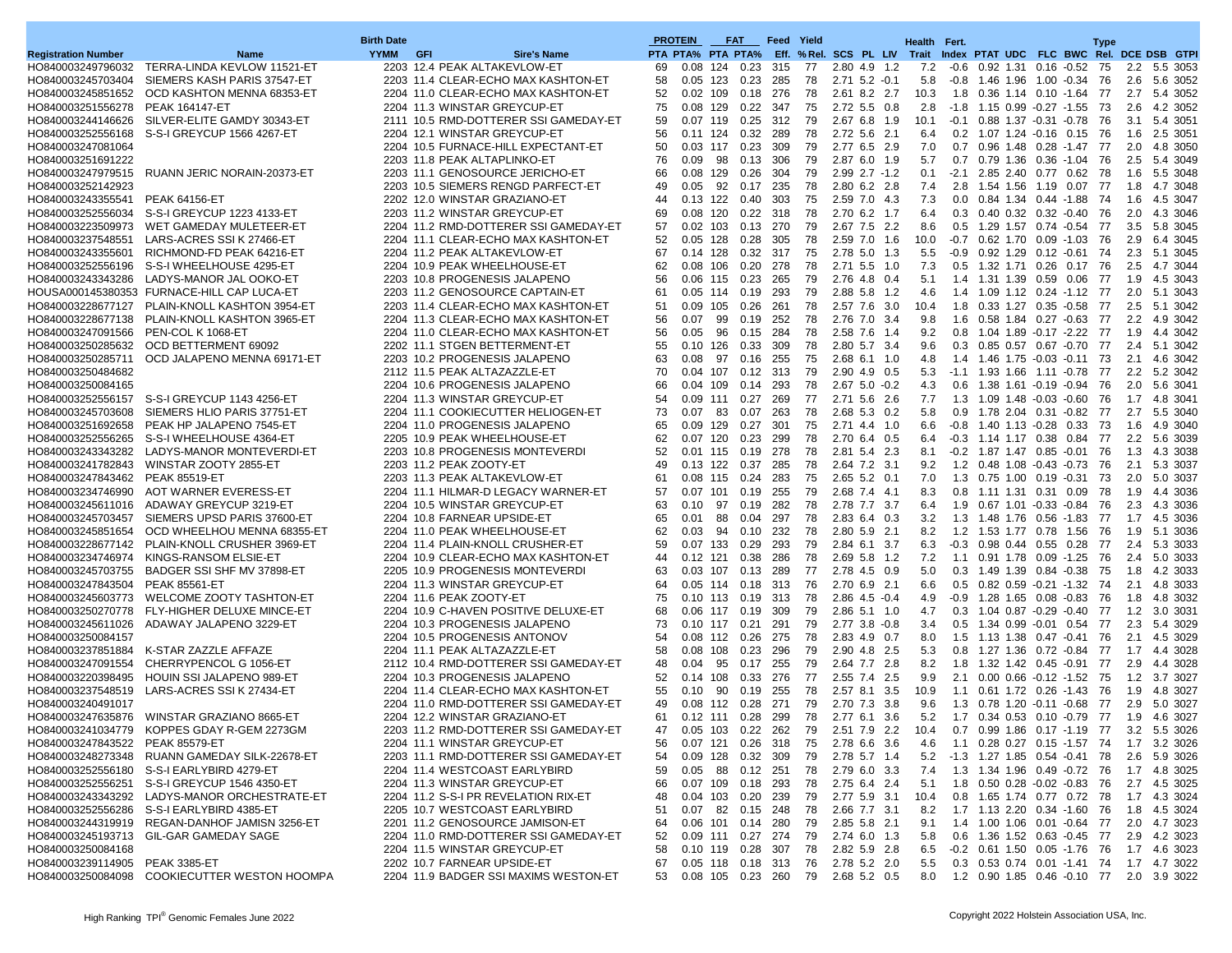|                                     |                                               | <b>Birth Date</b> |                                       |    | <b>PROTEIN</b>    |     | <b>FAT</b>        |     | <b>Feed Yield</b> |                                   | Health Fert. |      |                                                        |  | <b>Type</b> |     |              |
|-------------------------------------|-----------------------------------------------|-------------------|---------------------------------------|----|-------------------|-----|-------------------|-----|-------------------|-----------------------------------|--------------|------|--------------------------------------------------------|--|-------------|-----|--------------|
| <b>Registration Number</b>          | Name                                          | <b>YYMM</b>       | GFI<br><b>Sire's Name</b>             |    | PTA PTA% PTA PTA% |     |                   |     |                   | Eff. % Rel. SCS PL LIV Trait      |              |      | Index PTAT UDC FLC BWC Rel. DCE DSB GTPI               |  |             |     |              |
| HO840003252556220                   | SYNERGY SSI MONTEVE 4319-ET                   |                   | 2204 11.7 PROGENESIS MONTEVERDI       | 61 | 0.07 105          |     | 0.19              | 273 | 77                | 2.75 5.8 1.7                      | 5.8          |      | $-0.5$ 1.61 1.67 0.69 $-0.25$                          |  | 76          | 1.8 | 4.2 3022     |
| HO840003237548625                   | LARS-ACRES SSI GC 27540-ET                    |                   | 2205 11.3 WINSTAR GREYCUP-ET          | 55 | 0.07 107          |     | 0.22              | 274 | 78                | 2.68 6.4 1.8                      | 6.2          |      | 1.4 0.76 1.31 0.07 -1.07 76                            |  |             | 2.1 | 4.6 3021     |
| HO840003252556167                   | S-S-I WHEELHOUSE 12634 4266                   |                   | 2204 11.0 PEAK WHEELHOUSE-ET          | 60 | 0.07 103          |     | 0.18              | 270 | 78                | 2.59 6.9 2.2                      | 9.8          |      | 1.0 0.68 0.90 0.20 0.23 77                             |  |             |     | 2.2 4.9 3021 |
| HO840003252556191                   | S-S-I GREYCUP 1671 4290-ET                    |                   | 2204 11.3 WINSTAR GREYCUP-ET          | 72 | $0.01$ 106        |     | 0.07              | 309 | 78                | 2.78 6.9 3.0                      | 4.2          |      | 0.5 0.50 0.62 -0.40 -0.89 77                           |  |             | 1.8 | 3.6 3021     |
| HO840003251843814                   |                                               |                   | 2205 10.9 RMD-DOTTERER SSI GAMEDAY-ET | 62 | $0.03$ 122        |     | 0.19              | 298 | 79                | 2.88 4.0 0.2                      | 2.6          |      | $-0.5$ 1.90 1.69 0.28 $-0.38$ 78                       |  |             |     | 3.2 5.7 3020 |
| HO840003239114933 PEAK 3413-ET      |                                               |                   | 2203 11.3 WINSTAR GRAZIANO-ET         | 60 | $0.10$ 147        |     | 0.37              | 353 | 75                | 2.70 4.6 2.3                      | 7.0          |      | $-0.9$ 0.01 0.21 $-0.51$ $-1.37$ 73                    |  |             |     | 1.8 3.9 3019 |
|                                     | HO840003243355615 RICHMOND-FD PEAK 64230-ET   |                   | 2204 11.6 PEAK ALTAKEVLOW-ET          | 64 | 0.11 119          |     | 0.27              | 307 | 76                | 2.81 4.8 0.8                      | 5.5          | -0.9 | 1.21 1.45 0.48 -0.78 74                                |  |             |     | 2.2 4.9 3019 |
| HO840003251556279                   | <b>PEAK 164148-ET</b>                         |                   | 2204 11.3 PEAK ALTAZEOLITE-ET         | 57 | 0.08              | 95  | 0.19              | 250 | 75                | 2.73 6.3 1.8                      | 6.4          |      | 1.8 1.15 1.63 0.08 -0.11 73                            |  |             | 1.7 | 4.5 3019     |
| HO840003249791320                   |                                               |                   | 2204 11.0 KINGS-RANSOM LEGCY DRIVE-ET | 44 | $0.10$ 114        |     | 0.33              | 278 | 79                | 2.58 6.7 3.0                      | 5.7          |      | 1.3 0.78 1.25 0.19 -1.29 77                            |  |             |     | 2.4 4.6 3018 |
|                                     | HO840003251775140 TTM BD FUGELMAN 2300-ET     |                   | 2203 10.8 PEAK FUGLEMAN-ET            | 68 | $0.05$ 121        |     | 0.19              | 317 | 78                | 2.88 5.1 3.5                      | 5.2          |      | -0.8 1.06 0.80 0.35 -0.30 76                           |  |             |     | 2.3 5.8 3018 |
| HO840003245603774                   | WELCOME ZOOTY TUES-ET                         |                   | 2204 11.2 PEAK ZOOTY-ET               | 73 | $0.11$ 123        |     | 0.25              | 314 | 78                | $2.98$ 3.5 $-0.1$                 | 5.1          |      | -1.6 1.43 1.79 0.13 0.02 76                            |  |             | 1.8 | 5.4 3017     |
| HO840003247843526                   | <b>PEAK 85583-ET</b>                          |                   | 2204 11.8 PEAK ALTAKEVLOW-ET          | 67 |                   |     | 0.09 119 0.23     | 282 | 76                | $2.67$ 4.8 $-0.1$                 | 6.9          |      | -0.2 1.05 1.03 0.21 0.44 74                            |  |             |     | 2.1 5.7 3017 |
| HO840003251556272                   | PEAK 164141-ET                                |                   | 2203 11.2 PEAK ALTAKEVLOW-ET          | 68 | $0.10$ 126        |     | 0.26              | 323 | 75                | 2.80 4.7 0.9                      | 3.4          |      | $-0.6$ $0.99$ $0.94$ $-0.10$ $-0.58$ 73                |  |             |     | 2.3 5.3 3017 |
| HO840003251843612                   |                                               |                   | 2204 12.3 BADGER SSI MAXIMS WESTON-ET | 55 | 0.05              | 93  | 0.14              | 231 | 78                | 2.67 6.2 1.3                      | 7.1          |      | 0.7 1.58 2.12 0.54 0.26 76                             |  |             | 1.8 | 3.5 3017     |
| HO840003245703187                   | SIEMERS JRO PARIS 37330-ET                    |                   | 2203 11.3 GENOSOURCE JERICHO-ET       | 76 | 0.04 107          |     | 0.09              | 316 | 79                | $3.02$ 4.6 $-0.1$                 | 0.7          |      | -1.5 2.14 1.68 0.94 -0.16 78                           |  |             | 2.1 | 5.6 3016     |
| HO840003245703338                   | SIEMERS KASH PARIS 37481-ET                   |                   | 2203 11.7 CLEAR-ECHO MAX KASHTON-ET   | 37 | 0.09 109          |     | 0.34              | 243 | 78                | 2.59 6.8 1.6                      | 9.6          |      | 1.8 0.76 1.99 0.38 -0.83 76                            |  |             | 1.8 | 5.1 3016     |
| HO840003247843500                   | <b>PEAK 85557-ET</b>                          |                   | 2204 11.7 WINSTAR GREYCUP-ET          | 60 | 0.08 126          |     | 0.27              | 310 | 75                | 2.71 5.9 2.5                      | 7.6          |      | 0.9 0.17 0.20 -0.31 -0.97 73                           |  |             | 2.3 | 4.5 3016     |
| HO840003251843742                   |                                               |                   | 2205 11.6 WINSTAR GREYCUP-ET          | 67 | 0.04 103          |     | 0.12              | 279 | 78                | 2.77 6.1 2.7                      | 7.7          |      | 0.6 1.00 0.89 0.12 -0.71 76                            |  |             | 1.9 | 5.0 3016     |
|                                     | HO840003252556095 S-S-I UPSIDE 12569 4194-ET  |                   | 2203 10.3 FARNEAR UPSIDE-ET           | 72 | 0.07              | 92  | 0.10              | 292 | 79                | 2.85 6.5 2.4                      | 4.7          |      | 1.3 0.94 1.00 -0.01 -1.20 77                           |  |             |     | 2.3 4.9 3016 |
|                                     | HOUSA000145387154 MELON-PATCH ZOOT ESSENCE-ET |                   | 2204 11.2 PEAK ZOOTY-ET               | 61 | $0.13$ 113        |     | 0.30              | 298 | 78                | 2.77 4.7 0.7                      | 6.3          |      | 0.1 1.12 1.60 -0.16 -0.99 76                           |  |             |     | 1.6 4.5 3016 |
| HO840003243343280                   | LADYS-MANOR FUGLMN LEGITO                     |                   | 2203 10.5 PEAK FUGLEMAN-ET            | 62 | 0.07 112          |     | 0.20              | 312 | 78                | 2.78 6.7 2.9                      | 4.5          |      | $-0.3$ 0.77 1.02 0.70 -1.22 76                         |  |             | 2.4 | 5.4 3015     |
|                                     | HO840003245703438 SIEMERS ELON PARIS 37581-ET |                   | 2203 10.6 S-S-I SPARTACUS ELON-ET     | 50 | 0.06              | 76  | 0.12              | 206 | 80                | 2.83 5.1 0.9                      | 4.7          |      | 2.2 2.39 2.54 1.37 0.11 78                             |  |             |     | 1.3 3.7 3015 |
|                                     | HO840003247081028 BLUMENFELD ROMELU 8241-ET   |                   | 2203 11.4 BADGER SSI LUKAKU ROMELU-ET | 71 | 0.06 101          |     | 0.12              | 276 | 78                | 2.85 4.4 0.4                      | 3.5          |      | 0.0 1.77 1.62 0.53 -0.22 77                            |  |             | 2.2 | 5.1 3015     |
| HO840003251843551                   |                                               |                   | 2204 11.8 PEAK WHEELHOUSE-ET          | 69 | $0.07$ 132        |     | 0.24              | 343 | 78                | $2.83$ 3.9 $-1.4$                 | 6.8          |      | $-1.8$ 1.08 1.31 0.00 $-0.36$ 77                       |  |             |     | 1.8 5.4 3015 |
| HO840003251843716                   |                                               |                   | 2205 11.2 T-SPRUCE RENEGADE REGAL-ET  | 54 | 0.09              | 106 | 0.25              | 245 | 79                | 2.58 6.3 0.8                      | 8.8          |      | 2.2 0.80 0.91 0.10 0.34 78                             |  |             | 2.8 | 5.0 3015     |
|                                     | HO840003223509962 WET ZAZZLE MUCHA-ET         |                   | 2203 11.8 PEAK ALTAZAZZLE-ET          | 68 | 0.03              | 93  | 0.06              | 269 | 79                | 2.83 5.8 2.2                      | 5.6          |      | 0.6 1.39 1.52 -0.08 0.23 77                            |  |             |     | 1.4 3.5 3014 |
| HO840003239752838                   | ELSBERND WARNER 4265-ET                       |                   | 2111 11.4 HILMAR-D LEGACY WARNER-ET   | 46 | 0.06 119          |     | 0.29              | 274 | 78                | 2.74 5.5 0.7                      | 3.6          |      | 0.4 1.67 1.71 0.72 -0.17 77                            |  |             | 2.5 | 5.4 3014     |
| HO840003247752032                   | CONVOY-LLC UPSIDE 95302                       |                   | 2203 10.9 FARNEAR UPSIDE-ET           | 61 | $0.11$ 100        |     | 0.22              | 270 | 79                | 2.65 7.1 2.2                      | 7.7          |      | 1.3 0.50 0.96 -0.24 -0.74 78                           |  |             | 1.7 | 2.9 3014     |
| HO840003247843515 PEAK 85572-ET     |                                               |                   | 2204 11.1 WINSTAR GREYCUP-ET          | 60 | 0.06              | 97  | 0.15              | 289 | 75                | 2.72 8.2 3.7                      | 9.8          |      | 1.0 0.40 0.62 0.17 -1.55 73                            |  |             |     | 1.5 3.1 3014 |
| HO840003250084106                   | COOKIECUTTER HS KINSLEY-ET                    |                   | 2204 10.7 COOKIECUTTER HOLYSMOKES-ET  | 62 | 0.06              | 126 | 0.24              | 311 | 77                | 2.72 4.4 0.6                      | 4.8          |      | $-0.6$ 1.07 1.22 0.05 $-0.60$ 75                       |  |             | 2.7 | 5.3 3014     |
| HO840003240588619                   | JOOK GAMEDAY 3478-ET                          |                   | 2204 11.1 RMD-DOTTERER SSI GAMEDAY-ET | 42 | $0.10$ 111        |     | 0.34              | 248 | 79                | 2.52 5.4 1.8                      | 10.3         |      | 1.5 1.19 1.28 0.48 0.08 78                             |  |             |     | 2.6 4.7 3013 |
| HO840003247843555 FIT PEAK 85612-ET |                                               |                   | 2204 11.9 PEAK ALTAKEVLOW-ET          | 67 | 0.04 124          |     | 0.19              | 333 | 75                | 2.88 4.7 1.0                      | 4.7          |      | $-0.4$ 0.73 0.80 0.08 -1.65 74                         |  |             | 1.7 | 4.4 3013     |
| HO840003255117551                   |                                               |                   | 2203 11.1 GENOSOURCE CAPTAIN-ET       | 59 | 0.03              | 99  | 0.13              | 278 | 79                | 2.88 5.3 1.9                      | 5.2          |      | 2.6 0.72 0.87 0.31 -1.30 77                            |  |             |     | 1.6 3.4 3013 |
| HO840003244956986                   |                                               |                   | 2203 11.0 SIEMERS RENGD PARFECT-ET    | 52 | 0.09              | 96  | 0.22              | 239 | 78                | 2.86 4.9 1.3                      | 6.7          |      | 2.1 1.62 1.79 0.82 0.13 77                             |  |             |     | 2.3 5.0 3012 |
| HO840003248216351                   | PENN-ENGLAND BARB 19040-ET                    |                   | 2203 11.3 PEAK WHEELHOUSE-ET          | 69 | $0.09$ 111        |     | 0.20              | 283 | 79                | 2.86 3.9 0.6                      | 3.6          | 0.6  | 1.40 1.22 0.44 0.95 77                                 |  |             | 2.4 | 6.9 3010     |
| HO840003250285673                   | OCD MONT MISTLETOE 69133-ET                   |                   | 2202 11.3 PROGENESIS MONTEVERDI       | 43 | $0.11$ 124        |     | 0.38              | 275 | 75                | 2.74 5.7 2.4                      | 4.9          |      | $-0.3$ 1.38 1.98 0.43 $-0.78$ 73                       |  |             |     | 1.8 5.5 3010 |
| HO840003251556273                   | <b>PEAK 164142-ET</b>                         |                   | 2204 11.9 PEAK ALTAKEVLOW-ET          | 77 | $0.11$ 129        |     | 0.25              | 347 | 75                | 2.86 4.8 0.0                      | 3.6          |      | $-0.5$ 0.06 0.31 0.07 $-1.08$ 73                       |  |             | 2.1 | 5.0 3010     |
| HO840003251843781                   |                                               |                   | 2205 11.3 CLEAR-ECHO MAX KASHTON-ET   | 60 | 0.05 109          |     | 0.18              | 290 | 78                | 2.83 4.8 0.5                      | 7.4          |      | 0.1 1.18 1.67 0.61 -1.08 77                            |  |             |     | 2.4 5.3 3010 |
| HO840003247843467                   | <b>PEAK 85524-ET</b>                          |                   | 2203 12.2 PEAK ALTAKEVLOW-ET          | 64 | $0.07$ 111        |     | 0.20              | 299 | 76                | 2.85 5.3 1.7                      | 7.3          |      | $-0.6$ 1.12 1.16 0.93 $-0.48$ 74                       |  |             | 2.0 | 5.0 3009     |
| HO840003248168839                   | FINGER CAPTAIN 7029                           |                   | 2203 10.9 GENOSOURCE CAPTAIN-ET       | 53 | $0.10$ 141        |     | 0.38              | 314 | 79                | 3.01 3.3 0.4                      | 4.0          |      | $-0.5$ 1.64 1.42 0.01 $-0.98$ 78                       |  |             | 2.5 | 5.5 3009     |
| HO840003251843683                   |                                               |                   | 2204 11.3 PROGENESIS MONTEVERDI       | 52 | $0.11$ 108        |     | 0.29              | 250 | 78                | 2.81 3.8 2.3                      | 6.2          |      | 0.4 1.87 1.69 0.95 0.97 77                             |  |             |     | 1.3 4.3 3009 |
| HO840003252556161                   | S-S-I JALAPENO 2880 4260-ET                   |                   | 2204 10.6 PROGENESIS JALAPENO         | 59 | 0.09              | 95  | 0.18              | 268 | 78                | 2.70 7.2 2.3                      | 5.0          |      | 1.4 0.77 1.59 0.16 -1.55 76                            |  |             | 2.0 | 4.7 3009     |
| HO840003223509964                   | WET ZAZZLE MUCAGO-ET                          |                   | 2204 11.6 PEAK ALTAZAZZLE-ET          | 61 | 0.06              | 97  | 0.15              | 265 | 79                | 2.63 6.8 2.4                      | 7.3          |      | 0.2 1.14 1.30 0.36 -0.09 77                            |  |             |     | 1.7 4.3 3008 |
| HO840003245610786                   | MERKLINE GAMEDAY DIKKENEK                     |                   | 2201 10.3 RMD-DOTTERER SSI GAMEDAY-ET | 46 | $0.10$ 114        |     | 0.32              | 274 | 79                | 2.59 5.8 2.3                      | 7.5          |      | 1.2 1.01 1.38 0.37 0.43 78                             |  |             |     | 3.7 7.1 3008 |
| HO840003250306056                   | KENYON-HILL PARFECT PEEB                      |                   | 2201 10.7 SIEMERS RENGD PARFECT-ET    | 51 | 0.06              | 94  | 0.19              | 187 | 77                | 2.72 5.0 2.2                      | 8.4          |      | 1.6 2.28 1.46 1.17 2.81 76                             |  |             | 1.9 | 4.3 3008     |
| HO840003252556270                   | S-S-I MONTEVERDI 4369-ET                      |                   | 2205 11.4 PROGENESIS MONTEVERDI       | 65 | $0.05$ 122        |     | 0.20              | 338 | 78                | 2.80 5.0 1.2                      | 4.2          |      | $-1.1$ 0.66 1.11 0.40 -1.18 76                         |  |             | 1.8 | 4.6 3008     |
| HO840003227859670                   | PEN-COL K 6487-ET                             |                   | 2203 11.7 CLEAR-ECHO MAX KASHTON-ET   | 52 | $0.04$ 118        |     | 0.23              | 297 | 78                | 2.72 6.0 1.2                      | 9.0          |      | -1.6 1.31 2.11 0.25 -1.93 76                           |  |             | 1.9 | 4.8 3007     |
|                                     | HO840003237548503 LARS-ACRES SSI K 27418-ET   |                   | 2203 11.2 CLEAR-ECHO MAX KASHTON-ET   | 49 | $0.05$ 120        |     | 0.27              | 294 | 78                | 2.64 6.5 1.5                      | 8.4          |      | -0.8  0.89  1.56  0.67  -1.41  76                      |  |             |     | 2.5 5.2 3007 |
| HO840003242692890                   |                                               |                   | 2204 10.7 GENOSOURCE CAPTAIN-ET       | 51 | 0.09              | 98  | 0.23              | 246 | 79                | 2.82 6.7 2.4                      | 5.4          |      | 1.6 1.22 1.79 0.45 -1.57 77                            |  |             | 1.8 | 4.9 3007     |
|                                     | HO840003250084135 COOKIECUTTER ANT HOPTION-ET |                   | 2204 10.9 PROGENESIS ANTONOV          | 44 |                   |     | 0.13 105 0.34 223 |     | 77                | 2.64 6.0 2.4                      | 9.2          |      | 2.2 1.10 1.25 0.61 0.17 75                             |  |             |     | 2.5 4.7 3007 |
|                                     | HO840003240588613 JOOK CAPTAIN 3472-ET        |                   | 2204 10.7 GENOSOURCE CAPTAIN-ET       | 52 | 0.05              |     |                   |     |                   | 96  0.16  271  79  2.83  7.3  3.2 |              |      | 8.1  1.0  0.99  1.62  0.60  - 2.06  78  1.6  5.0  3006 |  |             |     |              |
| HO840003242692893                   |                                               |                   | 2204 10.9 GENOSOURCE CAPTAIN-ET       | 54 |                   |     |                   |     |                   | 0.08 99 0.20 258 79 2.72 6.9 2.1  | 7.8          |      | 1.6 0.97 1.40 -0.15 -1.12 77 1.9 4.5 3006              |  |             |     |              |
|                                     | HO840003245703462 SIEMERS UPSD ROZ 37605-ET   |                   | 2204 11.3 FARNEAR UPSIDE-ET           | 59 |                   |     | 0.01 101 0.11 274 |     | 79                | 2.76 5.5 -0.5                     | 3.0          |      |                                                        |  |             |     | 2.1 4.9 3006 |
|                                     | HO840003247635847 WINSTAR KASHTON 8636-ET     |                   | 2204 11.2 CLEAR-ECHO MAX KASHTON-ET   | 54 |                   |     | 0.06 104 0.20 264 |     | 78                | 2.82 5.4 0.7                      | 7.1          |      | 0.2 1.52 1.99 1.35 -0.69 77                            |  |             |     | 2.9 6.5 3006 |
| HO840003249968360                   |                                               |                   | 2204 11.2 CLEAR-ECHO MAX MASHAK-ET    | 53 |                   |     | 0.05 90 0.15 244  |     | 78                | 2.72 6.9 1.9                      | 8.0          |      | 0.7 1.54 2.10 0.63 0.58 76                             |  |             |     | 2.3 4.8 3006 |
|                                     | HO840003250754447 PINE-TREE GAMEDAY HAILEY-ET |                   | 2202 11.5 RMD-DOTTERER SSI GAMEDAY-ET | 56 |                   |     | 0.05 115 0.21 287 |     | 79                | 2.78 5.7 2.0                      | 5.1          |      | 0.2 1.47 1.01 0.43 -0.63 77                            |  |             |     | 2.6 5.2 3006 |
|                                     | HO840003252556099 S-S-I MONTEVERDI 4198-ET    |                   | 2203 12.0 PROGENESIS MONTEVERDI       | 60 |                   |     | 0.00 81 0.03 257  |     | 77                | 2.63 6.5 3.1                      | 8.7          |      | 0.6 1.23 1.82 0.44 -1.56 76                            |  |             |     | 1.4 3.9 3006 |
| HO840003240588539                   | JOOK CAPTAIN 3398-ET                          |                   | 2203 11.2 GENOSOURCE CAPTAIN-ET       | 66 |                   |     | 0.05 101 0.13 294 |     | 78                | 2.89 6.4 2.1                      | 3.1          |      | 1.0 1.04 0.84 0.38 1.30 77                             |  |             |     | 2.3 4.5 3005 |
| HO840003244956983                   |                                               |                   | 2203 11.2 CLEAR-ECHO MAX MASHAK-ET    | 53 |                   |     | 0.05 85 0.13 235  |     | 78                | 2.61 7.4 2.8                      | 9.6          |      | 1.3 1.35 1.75 0.49 0.83 77                             |  |             |     | 2.5 5.3 3005 |
|                                     | HO840003245703443 SIEMERS HELO PARIS 37586-ET |                   | 2203 11.1 COOKIECUTTER HELIOGEN-ET    | 62 |                   |     | 0.09 88 0.14 256  |     | 78                | 2.70 6.0 1.1                      | 4.1          |      | 2.3 0.97 1.28 0.65 -0.63 77 2.3 5.7 3005               |  |             |     |              |
| HO840003250084183                   |                                               |                   | 2205 11.2 PROGENESIS MONTEVERDI       | 43 |                   |     | 0.10 115 0.33 269 |     | 77                | 2.75 5.6 3.6                      | 7.6          |      | 0.5 1.14 1.57 0.57 0.65 76                             |  |             |     | 1.6 4.6 3005 |
|                                     | HO840003251775161 TTM FUGELMAN SAMBUCA-ET     |                   | 2204 11.9 PEAK FUGLEMAN-ET            | 63 |                   |     |                   |     |                   | 0.07 123 0.25 324 78 2.72 6.6 3.2 |              |      | 8.1 -0.8 0.33 0.58 -0.11 -0.77 76 2.4 5.1 3005         |  |             |     |              |